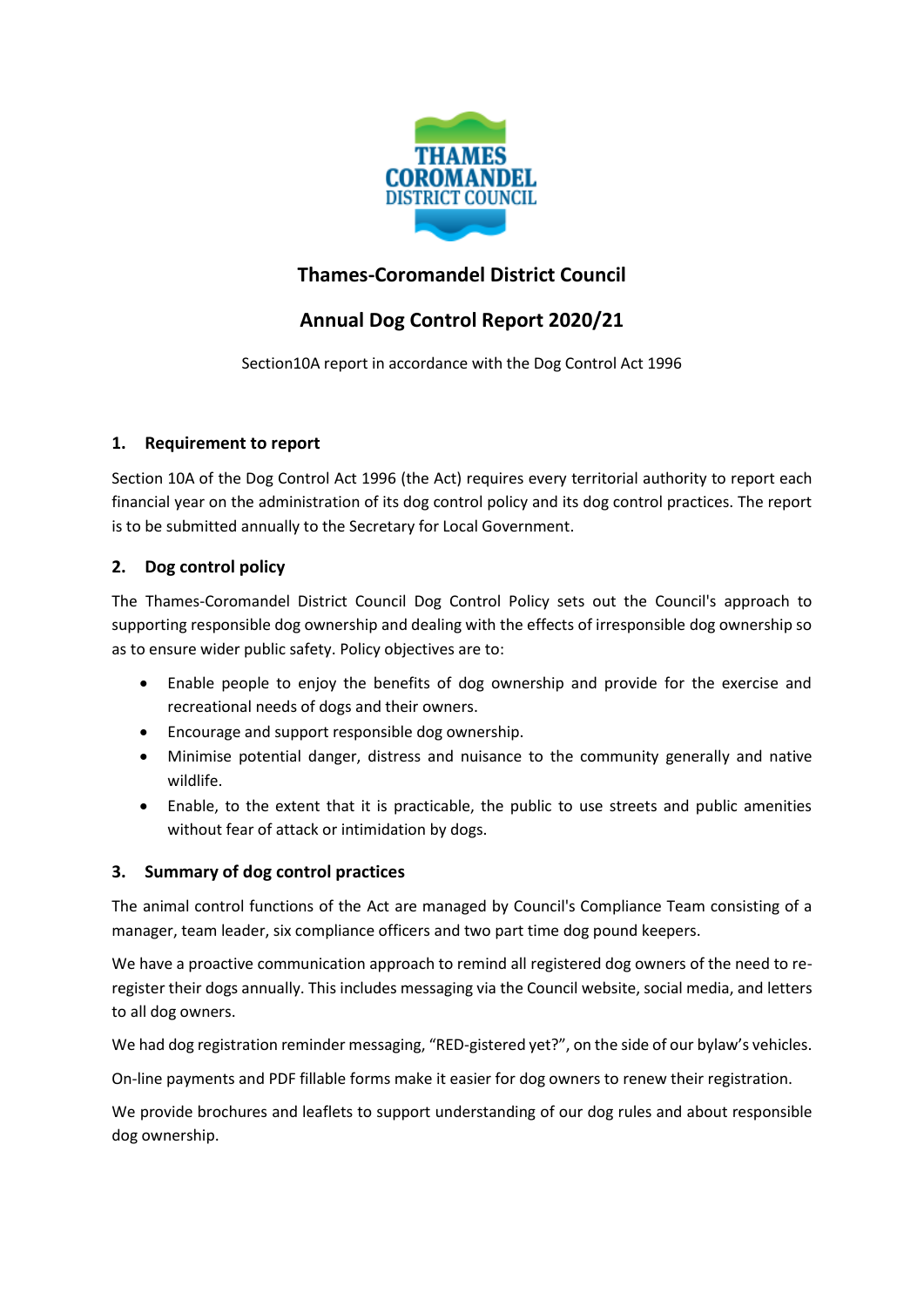We continue to engage with dog owners who we see exercising their dogs in public places and often provide leads to people. This assists wider promotion of responsible dog control with 'TCDC' branded leads increasingly on display throughout the district.

We proactively patrol and monitor for dog control issues across the district particularly in public places such as beaches, town centres, children's playgrounds and sports areas.

Response is provided quickly to all complaints (requests for service) about dog control issues including reports about concerns for welfare, roaming dogs, excessive barking, dogs rushing and dog attacks on people and animals. Priority response is provided where there is immediate danger to people and animals.

We actively use all powers available to ensure all dogs classified as menacing and dangerous are neutered and muzzles are worn when these dogs are in a public place. We make annual property inspections to ensure every owner of a dog classified as menacing or dangerous is compliant with requirements of the Act.

A big focus for us this year has been microchipping dogs as under the Act dogs are required to be microchipped. We offer a competitively priced microchipping service which has been taken up extensively this year and included a series of 'Microchip Monday' events throughout the district.



We encourage the re-homing of all dogs that pass temperament testing. This includes advertising dogs available for re-homing on the TCDC website, social media pages and working closely with adoption agencies. Our proactivity in this area is reflected in the low numbers of euthanasia and high numbers of adoption.

We use qualified vets to ensure all dogs that are to be euthanised, due to their inability to be re-homed because of assessed risk to the community, are done so in a humane manner.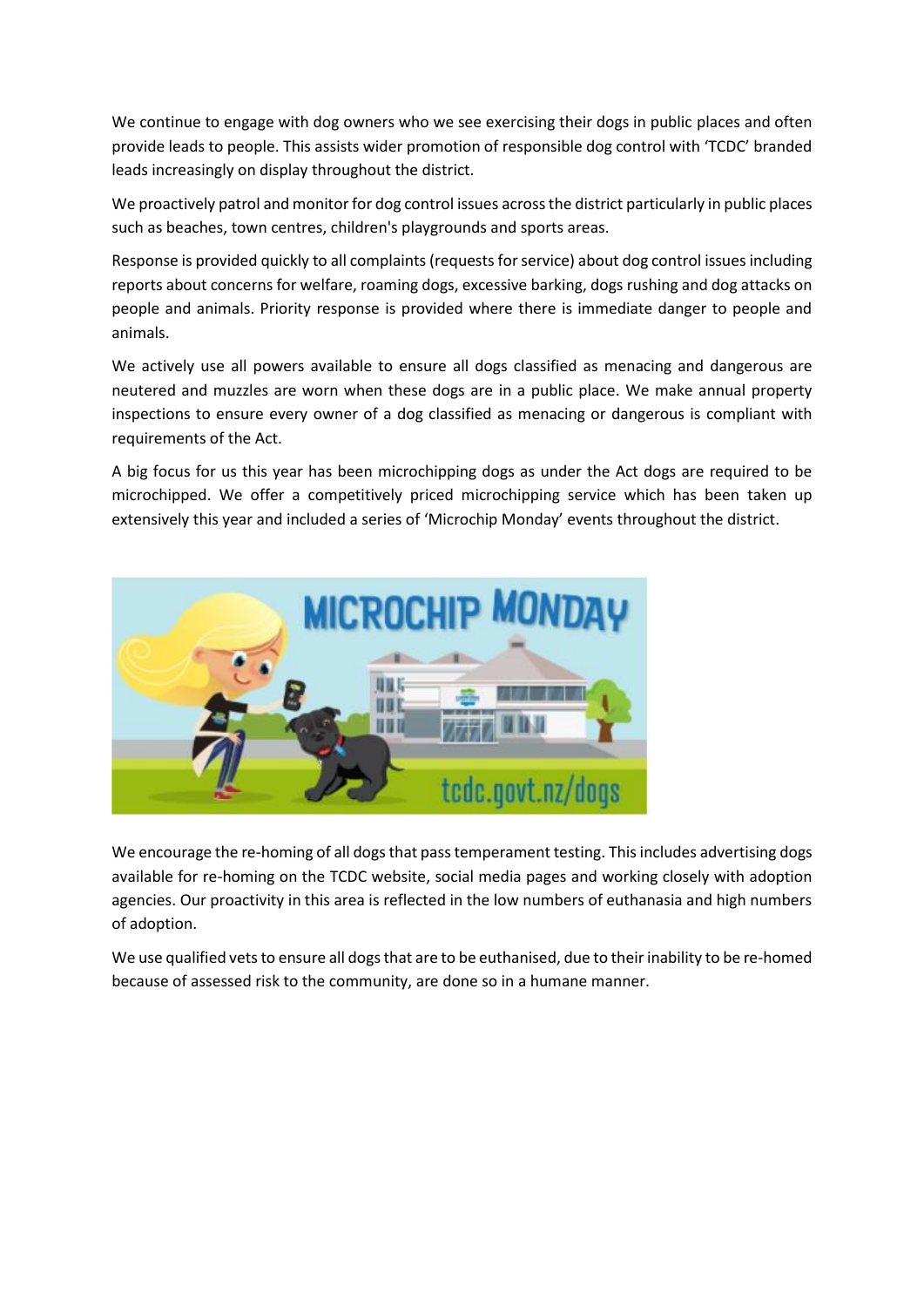## **4. Dog control statistics required under section 10A(2) of the Act**

#### **(2)(a) Registered dogs**

There were 5349 registered dogs in the district.

#### **(2)(b) Disqualified and probationary dog owners**

There was two disqualified owners and one probationary owner in the district.

#### **(2)(c) Dangerous dogs**

There were 16 dogs classified as dangerous (under s31 of the Act).

#### **(2)(d) Menacing Dogs**

There were 46 dogs classified as menacing under s33A and s33C of the Act.

#### **(2)(e) Infringements issued**

We issued 128 infringement notices over the year.

| Offence type and description                                | <b>Number</b> |
|-------------------------------------------------------------|---------------|
| Failure to comply with bylaw / 20(5)                        | 5             |
| Failure to comply with class as dangerous / 32(2)           | 3             |
| Failure to comply with class as menacing / 33EC(1)          | 4             |
| Failure to register Dog / 42                                | 57            |
| Failure to keep dog controlled or confined / 52A            | 10            |
| Failure to keep dog under control / 53(1)                   | 23            |
| Failure to carry leash in public / 54A                      | 3             |
| Failure to implant microchip transponder / 36A(6)           | 22            |
| Failure to comply with barking dog abatement notice / 55(7) | 1             |
| <b>Total infringements</b>                                  | 128           |

#### **(2)(f) Dog related incidents / requests for service**

There were 1,145 incidents / requests for service over the year

| Category                 | <b>Number</b> |
|--------------------------|---------------|
| Dog attack person        | 22            |
| Dog attack animal        | 48            |
| Dogs rushing             | 53            |
| Dog collection           | 18            |
| Dog barking              | 209           |
| Dog lost                 | 126           |
| Dog found                | 153           |
| Dog fouling              | 20            |
| Dog loose / uncontrolled | 250           |
| Dogs Microchipping       | 146           |
| Miscellaneous dog issue  | 60            |
| Dog ownership            | 5             |
| Dog in a prohibited area | 6             |
| Un-registered dog        | 3             |
| Welfare check            | 26            |